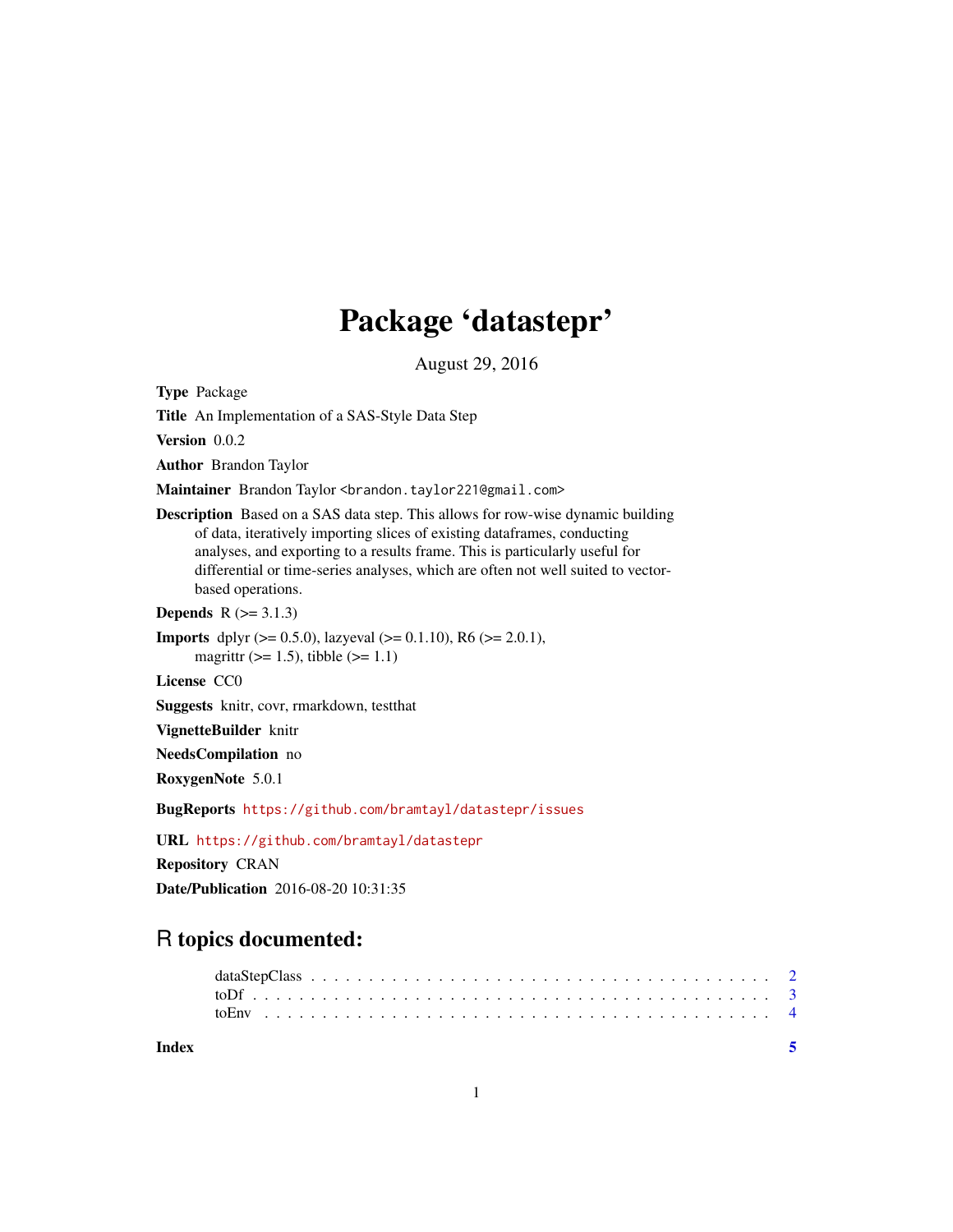<span id="page-1-0"></span>

#### Description

An implementation of a SAS datastep in a class

#### Usage

dataStepClass

#### Format

An [R6Class](#page-0-0) generator object

#### Fields

- i i begins at 0 and is incremented for each iteration of the data step.
- results The results frame is initialized as an empty data frame. It is populated row-wise with each iteration of the data step.
- continue continue is a marker which signals that the step should continue repeating. When continue is 1, repetition will continue, and when continue is 0, repitition will cease. It is initialized to 0.
- eval eval is initialized as NULL, but will store a pointer to the current evaluation environment. This pointer helps pass the evaluation environment from one iteration of the data step to the next.

#### Methods

- begin(env) begin does three things: imports the environment of the previous step to the current, stores the current environment (or the environment specified), and increments i by 1. It takes one argument, envir, which should typically be set to environment().
- set(dataframe, group\_id) set takes two arguments: a data frame and an optional unquoted group\_id variable. This group\_id variable must contain a consecutive sequence of natural numbers from 1 to some maximum. In each data step, rows where i matches the group\_id variable (or simply the ith row if no group\_id variable is given) are selected, and the slice is split into vectors and imported into the evaluation environment. continue is set to 0 once set reaches the maximum value in the group\_id column, ceasing repetition of the datastep, else continue is set to 1.
- set\_(dataframe, group\_id) A standard evaluation version of set\_, in which the group\_id variable is included as a string, formula, or lazy object.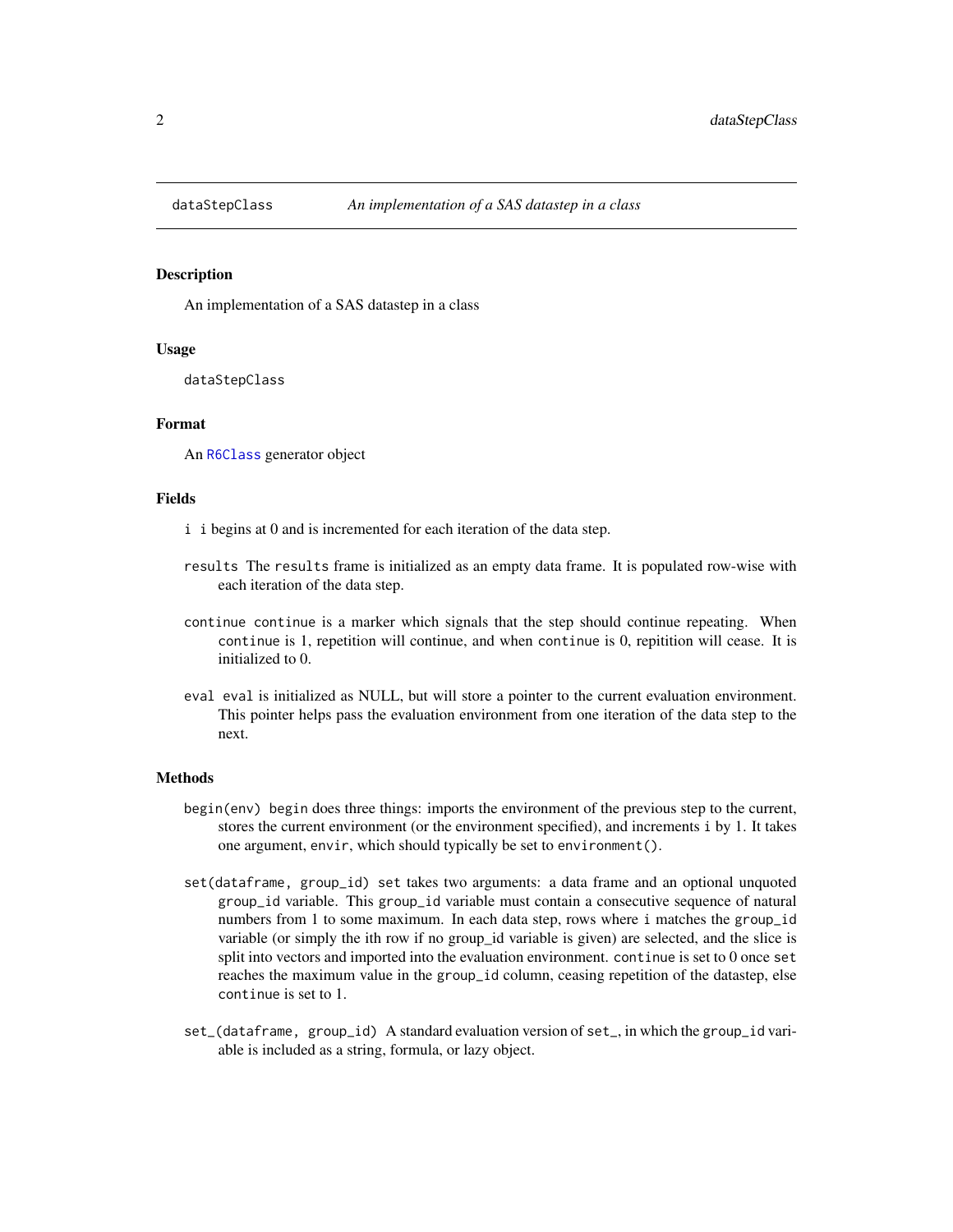- <span id="page-2-0"></span>output output takes an optional list argument. Either the list, or, if none is given, all vectors in the evaluation environment are gathered into a data.frame, and this data.frame appended to results.
- end end will, if continue is 1, evaluate the function given within the evaluation environment. Typically, the function given will be the current function: that is, steps are joined recursively.

#### Examples

```
step = dataStepClass$new()
frame = data.frame(x = 1:10)stairs = function() {
 step$begin(environment())
 step$set(frame)
 y = x + 1step$output()
 step$end(stairs)
}
stairs()
step$results
```
toDf *Append an object to a dataframe.*

#### Description

Convert an object to a list, select only vector entries, coerce to a data.frame, and append to the given data frame.

#### Usage

```
toDf(object, dataframe)
```
#### **Arguments**

| object    | An object which can be coerced to a list (e.g. an environment) |
|-----------|----------------------------------------------------------------|
| dataframe | A data frame                                                   |

#### Value

An appended dataframe

#### Examples

```
toDf(list(a = 1, b = 2, data frame()); data frame())toDf(environment(), data.frame())
```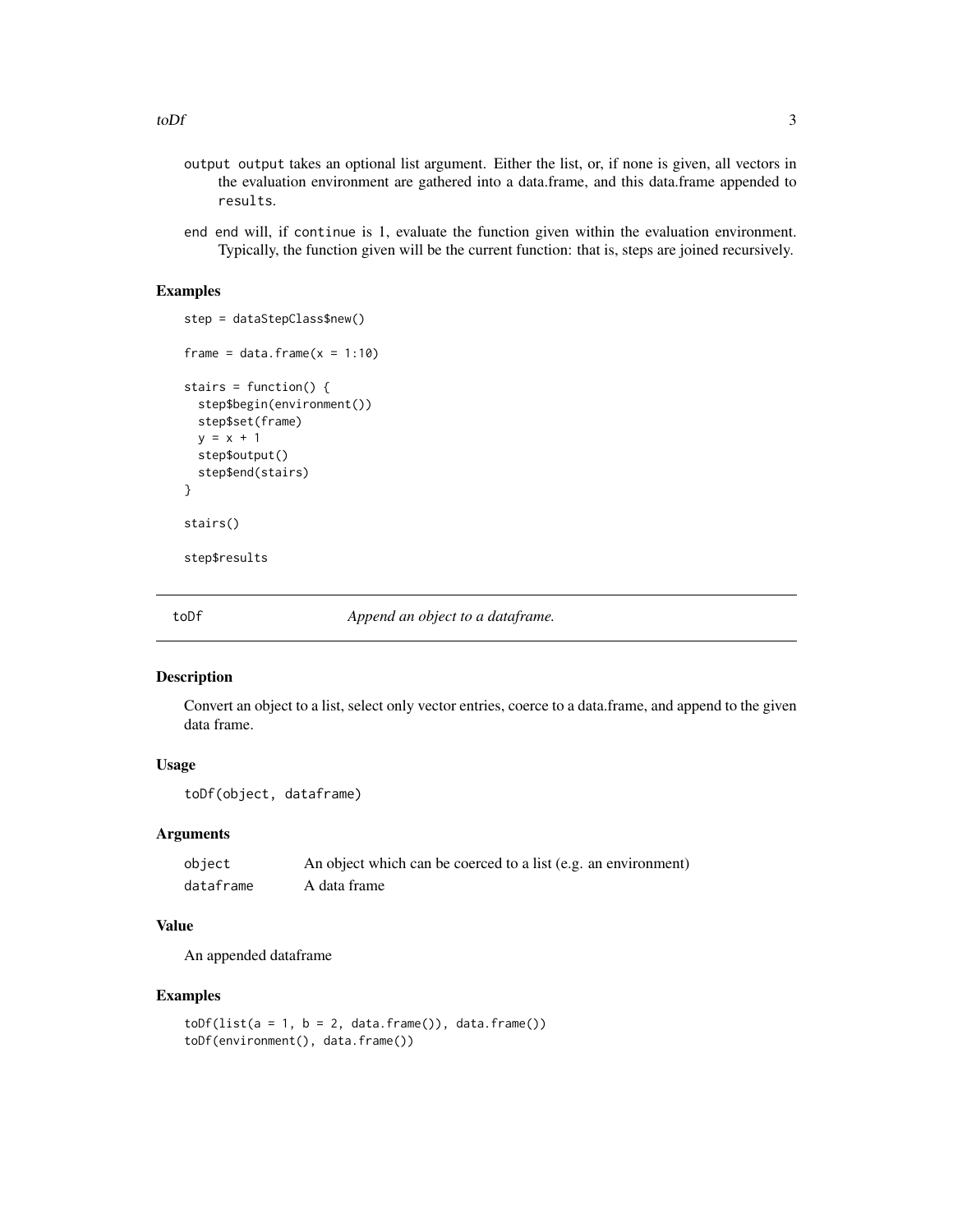<span id="page-3-0"></span>

#### Description

A function to coerce an object to a list and append the list to an environment

#### Usage

```
toEnv(object, environment)
```
#### Arguments

| object      | An object which can be coerced to a list (e.g. an environment) |
|-------------|----------------------------------------------------------------|
| environment | An environment                                                 |

#### Value

An appended environment

#### Examples

 $toEnv(data-frame(a = 1, b = 2), environment())$  $toEnv(list(a = 1, b = 2), environment())$ toEnv(environment(), new.env())